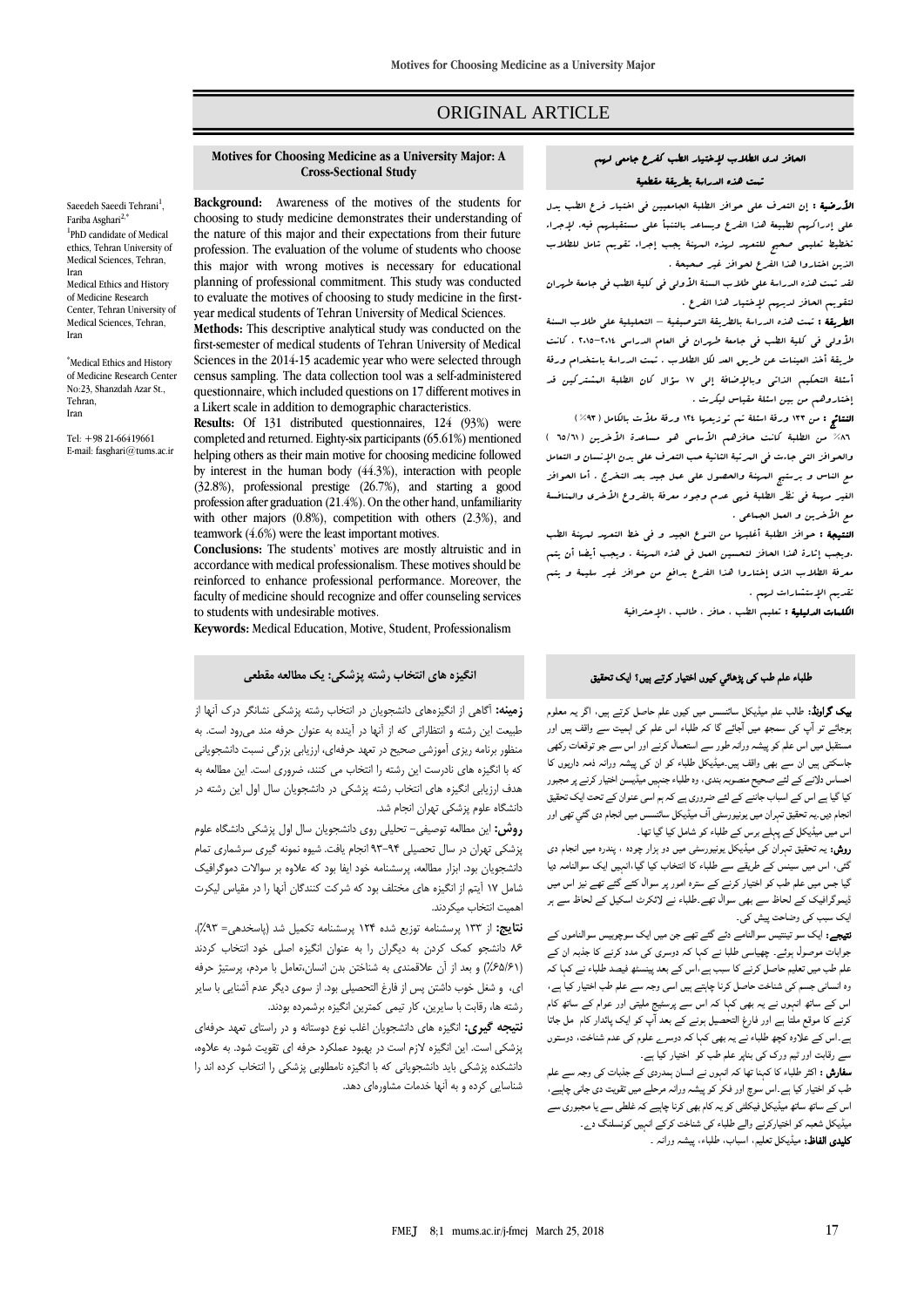#### **INTRODUCTION**

Motivation is the main reason for most activities, including learning. In other words, there is a motive behind every action. Motivation and interest are the main pillars of progress that could serve as determinants for continuing a certain major and showing professional commitment. Academic motivation is one of the requirements of learning and helps the learner with maintaining its continuity<sup>1.</sup>

Because of limited job opportunities and intense competition in university entrance examination, students choose their major based on inappropriate motives, even without any desire or awareness about the major  $2$ , resulting in a waste of time and energy.

Because of inadequate knowledge about the major, many students decide to change their major despite the time, energy, and money they have put into achieving the major. This issue is seen in other countries like the US, as well  $3,4$ . Some students start a major without knowledge about its professional requirements and commitments, which would result in inefficient study and unethical and unprofessional performance.

Many studies have evaluated the motives and factors affecting the choice of medicine <sup>5-8</sup> and have identified different elements 9-12. Researchers have categorized these factors as internal and external. Internal factors are usually controlled by the person 13,14 while external factors are out of the person's control and affect the choice indirectly. Personality is one of the most important internal factors in choosing an academic major 15-17. Family, educational environment, peers, media, and socioeconomic background are some external factors <sup>18</sup>. Achieving a high social status, decent income, authority, interest in science, communication with people, obtaining a doctorate degree right after high school diploma, competition with others, high rank in the university entrance exam, family's insistence  $19-21$ , influence of the physician in the health care team, and lack of knowledge about other majors are some factors that play a role in choosing medicine as an academic degree by students  $22,23$ .

Since the students' motives for choosing medicine reflect their understanding of the nature of this major and their belief in the medical professional commitments, evaluation of the reasons for choosing to study medicine can help to determine the appropriate educational approach and to correct their attitude to strengthen the commitments. Medicine in Tehran University of Medical Sciences (TUMS) is the top rank choice of those who take the university entrance exam. The unique opportunity to choose any other major or university may put candidate under pressure to choose the first top rank major against their wishes. Since no similar study has been done in TUMS, we decided to evaluate the motives of choosing medicine in those who could choose and accept in any other major in the University.

#### **METHODS**

This descriptive cross-sectional study was conducted on all first-term medical students of Tehran University of Medical Sciences in 2014. The only inclusion criterion was being a first-year medical student at Tehran University of Medical Sciences, and those who failed to answer at least 80% of items on the questionnaire were excluded. The students were given a researcher-made self-administered questionnaire and were asked to complete and return it in the same session.

This study was done respecting all ethical considerations mentioned in Helsinki Declaration. The questionnaire was included a section to inform participants of their anonymity and voluntary participation. The nature and objectives of the study were explained clearly and in detail in groups or, if not possible, individually and participation was voluntary. So their answer to questions considered as their implied consent.

The questionnaire had two parts. The first part contained questions on demographic information including the type of high school, sex, admission quota, and medical field code. The second part included 17 items as reasons for choosing medicine and the participants were asked to select one of the 4 choices (was not the reason, was a weak reason, was a plausible reason, was a major reason) for each item as the

| Table 1. prevalence of demographic attributes of participants |                       |           |            |  |  |  |  |
|---------------------------------------------------------------|-----------------------|-----------|------------|--|--|--|--|
| <b>Variable</b>                                               |                       | frequency | percentage |  |  |  |  |
| <b>Sex</b>                                                    | men                   | 63        | 48.1       |  |  |  |  |
|                                                               | women                 | 61        | 46.6       |  |  |  |  |
| Type of high school                                           | state school          | 71        | 54.2       |  |  |  |  |
|                                                               | popular model schools | 11        | 8.4        |  |  |  |  |
|                                                               | private school        | 35        | 26.7       |  |  |  |  |
| Admission quota                                               | tuition payer         | 37        | 28.2       |  |  |  |  |
|                                                               | non-payer             | 86        | 65.6       |  |  |  |  |
| Admission quota                                               | Zone 1                | 28        | 21.4       |  |  |  |  |
|                                                               | Zone 2                | 49        | 37.4       |  |  |  |  |
|                                                               | Zone 3                | 16        | 12.2       |  |  |  |  |
|                                                               | Other quota           | 27        | 20.6       |  |  |  |  |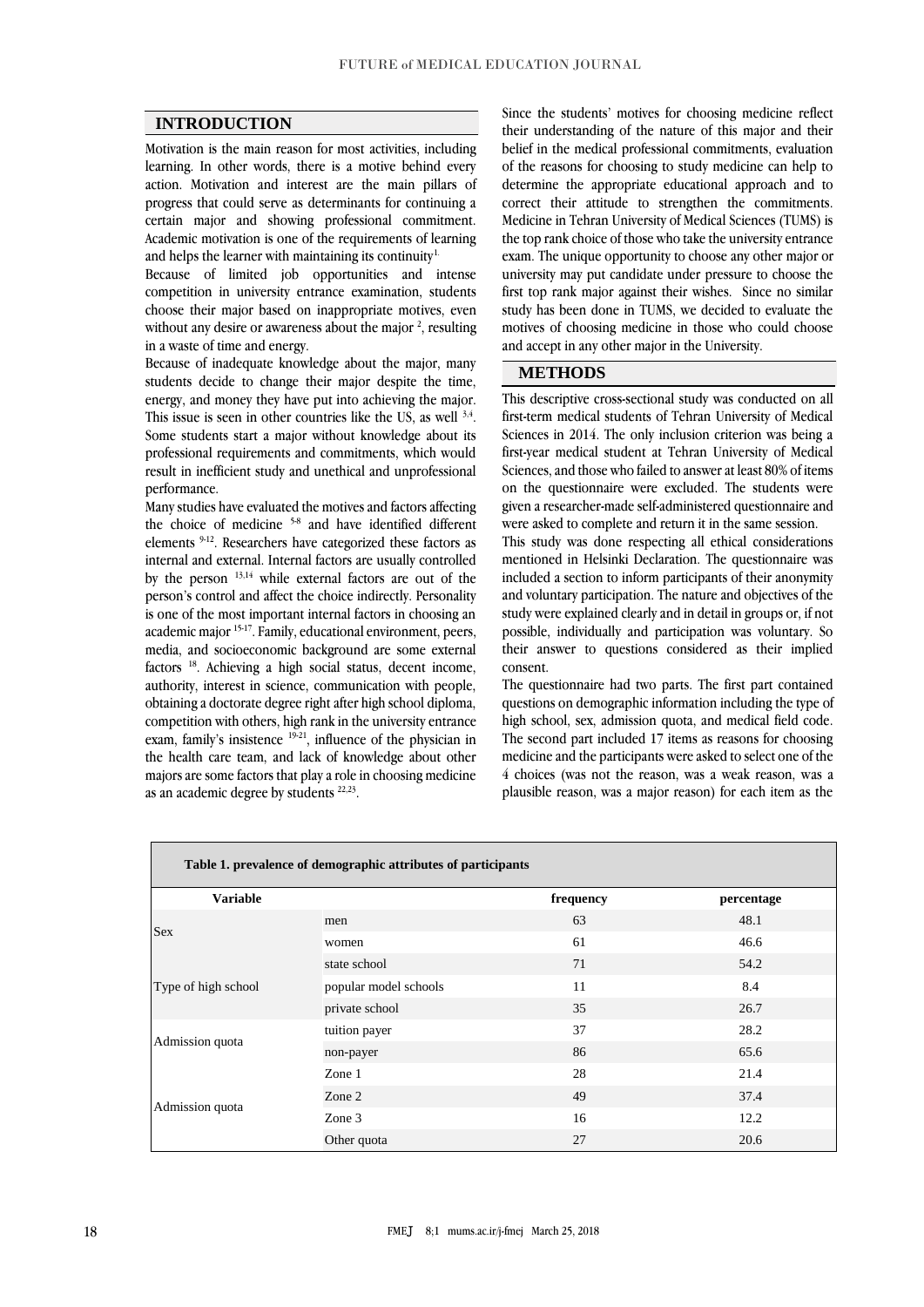the reason for choosing medicine. The items of this part were determined using the literature review and comments of three experts in the fields of medical education and professionalism. The participants were asked to rate each item using a 4 points Likert scale from "was not a reason" to "be a major reason". The face and content validity of the questionnaire was established using expert opinion.

In addition to descriptive statistics, chi square was used to compare the motives between different groups. An alpha error of 0.05 was acceptable in analytical analyses.

# **RESULTS**

Of 131 distributed questionnaires, 124 were completed and returned (RR=93%). Sixty-three participants were men (48.1%), 86 (65.5%) were non-payer, and 71 (54.2%) went to public schools (Table 1).

As for the motives of choosing medicine, the most common motive was helping others (Table 2), followed by interest in the human body, interaction with people, professional

prestige, and starting a decent job after graduation. On the other hand, unfamiliarity with other majors, competition with others, and teamwork had the lowest frequency among major and plausible motives.

Although high income was not a main motive, 77 participants (62%) mentioned it as a major or moderate reason.

Finding a decent job, high income, and having high rank in the entrance exam were significantly correlated with their admission quota (Table 3); these reasons were more appreciated by students in the zones with more facilities. No significant relationship was found between other reasons of choosing medicine and admission quota or other demographic variables.

### **DISCUSSION**

The patient's trust in the physician is necessary for effective physician-patient relationship and the physician's success in diagnosis, treatment, and prevention of the diseases  $24$ . The patients should believe that the main objective of health

| Table 2. frequency of different reasons for choice of medicine         |                    |             |                       |             |                          |             |                       |             |  |
|------------------------------------------------------------------------|--------------------|-------------|-----------------------|-------------|--------------------------|-------------|-----------------------|-------------|--|
|                                                                        | was not the reason |             | was a minor<br>reason |             | was a moderate<br>reason |             | was a major<br>reason |             |  |
| Motives                                                                | $\%$               | $\mathbf n$ | $\%$                  | $\mathbf n$ | $\%$                     | $\mathbf n$ | $\%$                  | $\mathbf n$ |  |
| Finding a decent job                                                   | 13.0               | 17          | 18.3                  | 24          | 47.3                     | 62          | 21.4                  | 28          |  |
| Professional prestige                                                  | 6.9                | 9           | 23.7                  | 31          | 42.7                     | 56          | 26.7                  | 35          |  |
| High income                                                            | 9.9                | 13          | 31.3                  | 41          | 42.7                     | 56          | 16.0                  | 21          |  |
| Helping others                                                         | 4.6                | 6           | 6.9                   | 9           | 22.9                     | 30          | 65.6                  | 84          |  |
| Enthusiasm about science and learning                                  | 35.1               | 46          | 19.8                  | 26          | 26.7                     | 35          | 18.3                  | 24          |  |
| Interaction with people                                                | 11.5               | 15          | 19.1                  | 25          | 35.9                     | 47          | 32.8                  | 43          |  |
| Interest in the human body                                             | 7.6                | 10          | 17.6                  | 23          | 30.5                     | 40          | 44.3                  | 58          |  |
| Enthusiasm about research                                              | 27.2               | 36          | 25.2                  | 33          | 26.0                     | 34          | 21.4                  | 28          |  |
| Dislikes other disciplines                                             | 46.6               | 61          | 26.7                  | 35          | 18.3                     | 24          | 8.4                   | 11          |  |
| Family's insistence                                                    | 41.2               | 54          | 19.1                  | 25          | 28.2                     | 37          | 6.9                   | 9           |  |
| authority of the physician in health care team                         | 22.1               | 29          | 22.1                  | 29          | 30.5                     | 40          | 19.8                  | 26          |  |
| I ranked high in entrance exam so I worried<br>about getting regretful | 42.0               | 55          | 23.7                  | 31          | 15.3                     | 20          | 13.0                  | 17          |  |
| Interest in phenomena of life and death                                | 24.4               | 32          | 23.7                  | 31          | 28.2                     | 37          | 18.3                  | 24          |  |
| Competing with others                                                  | 76.3               | 100         | 9.9                   | 13          | 6.1                      | 8           | 2.3                   | 3           |  |
| Teamwork                                                               | 42.0               | 55          | 30.5                  | 40          | 17.6                     | 23          | 4.6                   | 6           |  |
| Not knowing other majors                                               | 79.4               | 104         | 7.6                   | 10          | 6.1                      | 8           | 0.8                   | 1           |  |

| Table 3. correlation between reasons for choice of medicine and admission quota |        |   |        |             |        |             |             |  |
|---------------------------------------------------------------------------------|--------|---|--------|-------------|--------|-------------|-------------|--|
|                                                                                 | Zone 1 |   | Zone 2 |             | Zone 3 |             | $P - value$ |  |
|                                                                                 | $\%$   | n | $\%$   | $\mathbf n$ | $\%$   | $\mathbf n$ |             |  |
| Finding a decent job                                                            | 1.32   | 9 | 5.24   | 12          | 18.8   | 3           | 0.023       |  |
| High income                                                                     | 6.28   | 8 | 4.18   | 9           | 6.3    |             | 0.029       |  |
| I ranked high in entrance exam so I worried about getting<br>regretful          | 6.28   | 8 | 3.16   | 8           | 6.3    |             | 0.002       |  |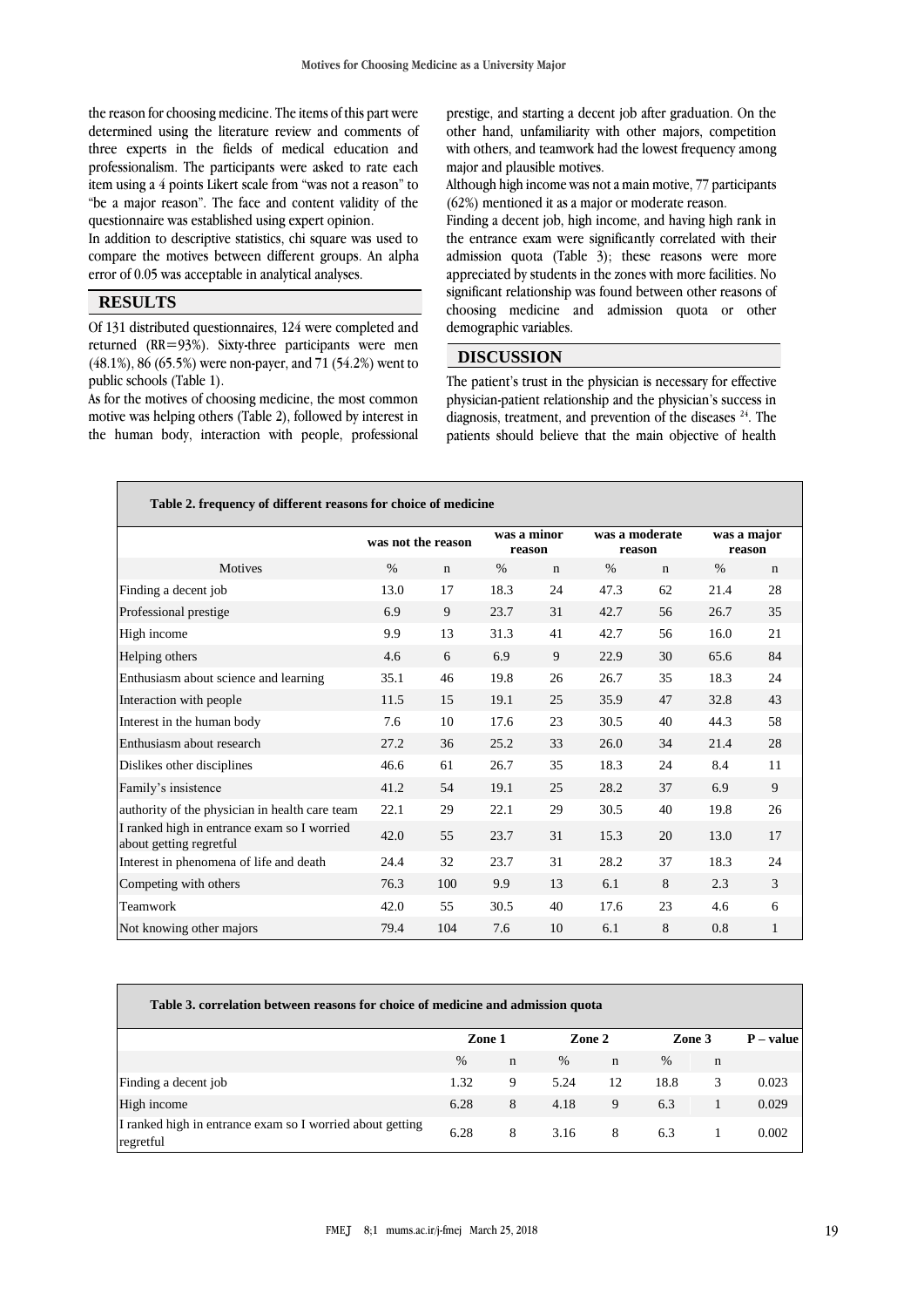professionals is to provide health for people rather than their own benefits <sup>25</sup>. Medical students are expected to choose this major with humanitarian motives and prefer altruistic to profit-seeking motives.

People who choose a profession are expected to know the characteristics of the profession and to be motivated by those characteristics. Interaction with people and helping others are two characteristics of medicine that were found to be the major motives of the students for choosing to study medicine.

Our study showed that these characteristics of medicine have been fully recognized and the students start this major with altruistic motives. In a study by Zarghami et al. in Babol, interest in helping others was the most important reason for choosing to study a medicine with a mean importance score of 3.07 out of  $4^{26}$ .

Choosing a career is a complex and multidimensional process that affects all aspects of a person's life and is one of the most important decisions in the lifetime. People wish to find a job that satisfies their psychosocial as well as financial needs <sup>27</sup>. In this study, professional prestige and social respect were the next important reasons while in a similar study in England, professional prestige had a far lower priority with a frequency of 19% <sup>28</sup>. The reason for the difference may be the difference in the social status of this profession between the two societies.

Income is a natural motive for choosing a career. In our study, although high income was not the main motive of many students, about half of them considered it a moderate reason for choosing to study medicine. Although, high income has been found to be the main reason for studying dentistry  $29-31$ , it is not the case for studying medicine  $32$ confirmed by our findings. In addition, our results showed that high income was even less important motive for students from underserved areas.

Attention to undesirable motives is necessary to provide proper counseling to students to prevent educational decline. Although the family's insistence was not a common reason for choosing medicine, 28% of the participants mentioned it as a moderate reason. Moreover, 11 students mentioned competition with another person as the reason for choosing medicine. Our results showed that students from underserved areas chose their major based on better reasons and far less than others chose medicine because of their high rank in the entrance exam.

The teamwork nature of medicine was not a motive for most students. There are two possible explanations for this finding: the students were not aware of this characteristic or

they were aware but it did not interest them. It seems that more detailed assessment of the students' knowledge about the necessities and characteristics of this profession is necessary and the required information should be given to the students in the beginning of their studies.

Another important finding of the study was that helping others was not a motive or was a minor motive for choosing medicine in 15 students. We believe the students were aware of this characteristic of medicine. Choosing a major that involves helping others while the learner has no altruistic motives requires serious attention and these students should receive proper counseling to change either their attitude or their major because this motive is the most fundamental basis for professional commitment in medicine.

This study had some limitations. Exclusive evaluation of the students of one university decreases the generalizability of the results. Statistics indicate that the students with the highest ranks in the university entrance exam choose medicine as the major and Tehran University of Medical Sciences as the first university choice for academic education. Therefore, assessment of only one medical university may not show the motivation problems of all medical students. However, this issue improve its internal validity of the results for TUMS as the most popular university for this major. The result of this study might be under influence of social desirability of some items such as helping others. This bias may ends to overestimate the altruistic motives.

The results of this study do not represent the students' concept of medicine, indicating the importance of doing qualitative research in this regard. It is necessary to evaluate the changes of these motives over time and investigate the effect of the educational environment, age, and professional duties and responsibilities on the students' attitude and motives.

### **CONCLUSION**

Our study showed that although the majority of the students had altruistic motives, a marked proportion of them had undesirable motives in terms of their attitude towards this major. Mentorship training may help to empower students' good motives and correct their wrong attitudes. We suggest that medical schools should evaluate the students' motives upon admission and during their course of study and use the results for educational planning and correction of the hidden curriculum.

#### **ACKNOWLEDGMENTS**

We would like to thank Dr Mahboobeh Mafinejad for her help in data gathering.

#### **REFERENCES**

1. Seif AA. Learning psychology. 10th ed. Tehran: Doran; 2010: 120-5. [In Persian]. 2. Sorori-Zanjani R, Tajkey J, Mazloomzade S, Jafari MR. University entrance motivations of pharmacy students of Zanjan Pharmacy School. Journal of medical education development 2009; 1(1):  $29-35.$ 

3. Rice CD, Hayden WJ, Glaros AG, Thein

DJ. Career changers: dentists who choose to leave private practice. J Am Coll Dentists 1996; 64(1): 20-6.

4. Rice CD, Glaros AG, Shouman R, Hlavacek M. Careerchoice and occupational perception in accelerated option and traditional dental students. J Dent Educ 1999; 63(4): 354-8.

5. Perrot LJ, Deloney LA, Hastings JK,

Savell S, Savidge M. Measuring student motivation in health professions' colleges. Adv Health Sci Educ 2001; 6(3): 193-203.<br>6 Story M. Mercer A. Selection of med

Story M, Mercer A. Selection of medical students: an Australian perspective. Int Med J 2005; 35(11): 647-9.

7. Lloyd-Jones G. Beyond 'tomorrow's doctors': a review of basic medical education in the UK. Ann Trop Paediatr 2005; 25(2): 71-8.